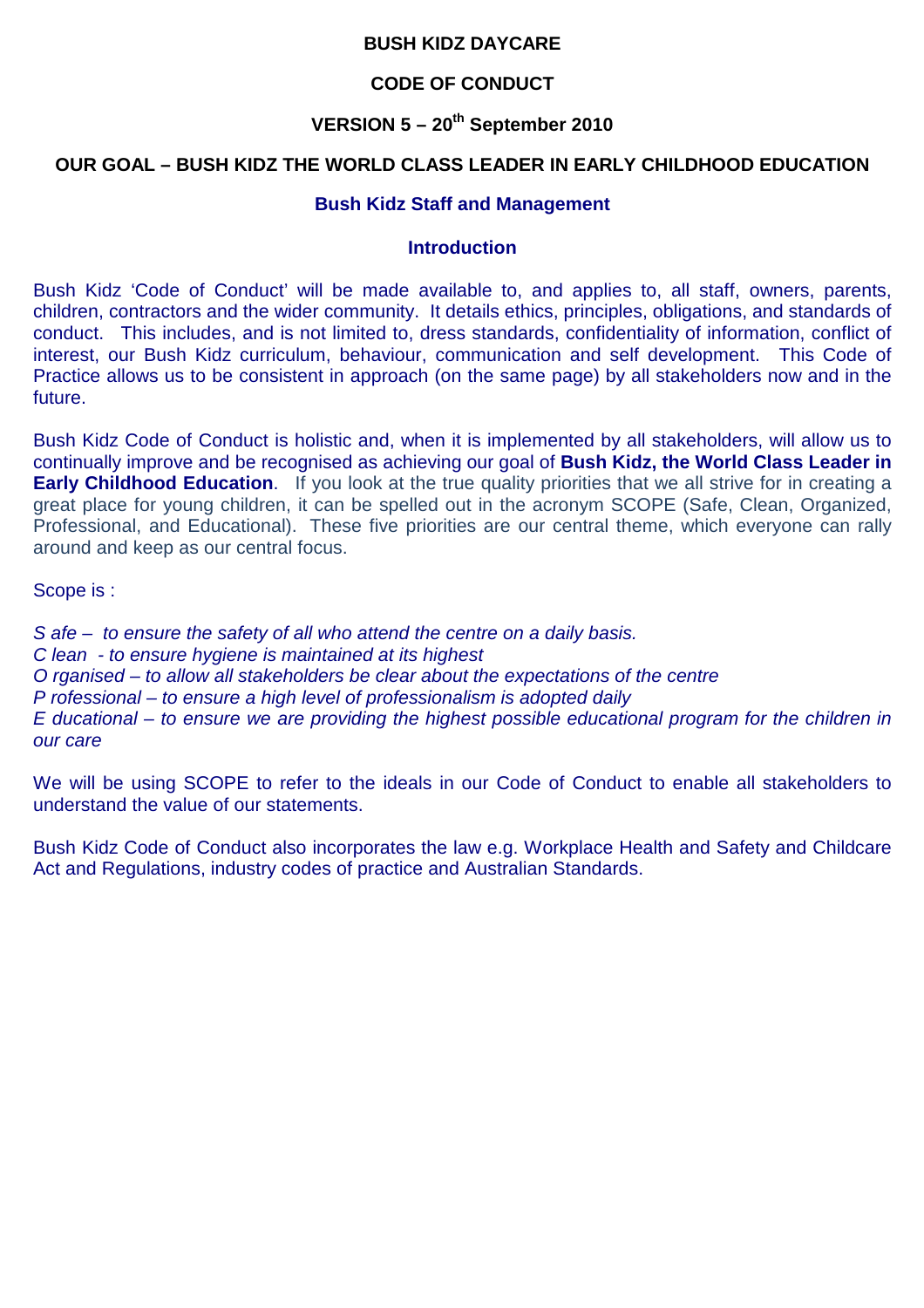## **SAFE**

#### At Bush Kidz we.....

- Encourage appropriate dress choices for sun safety, weather conditions and moral development • Value a healthy and safe environment and promote hygienic practices
	- Actively support and implement a nutritious and healthy lifestyle for everyone
		- Nurture everyone, all the time

# **CLEAN**

#### At Bush Kidz we.....

• Value a healthy and safe environment and promote hygienic practices.

### **ORGANISED**

#### At Bush Kidz we.....

- Expect our resources and equipment to be used appropriately and respectfully by everyone, all the time
	- Pack away equipment in the right place when finished before using new equipment and/or resources
		- Practice and role model responsibility
		- Discover a positive outcome to every situation and a solution to every "problem"
			- Learn from each other
			- Focus on the matter at hand
- Value innovation, creativity and individuality and respect and understand uniqueness and diversity of the individual
	- Use communication and active listening as a vital tool
		- Think like the child
	- Have courage in our convictions and the confidence to express them
	- Respect and expect financial obligations to be fulfilled for our suppliers and from our clients
		- Invest financially to enrich the wealth and opportunity of the Bush Kidz Community

## **PROFESSIONAL**

#### At Bush Kidz we….

- Implement the Bush Kidz curriculum
- Expect active participation the Bush Kidz community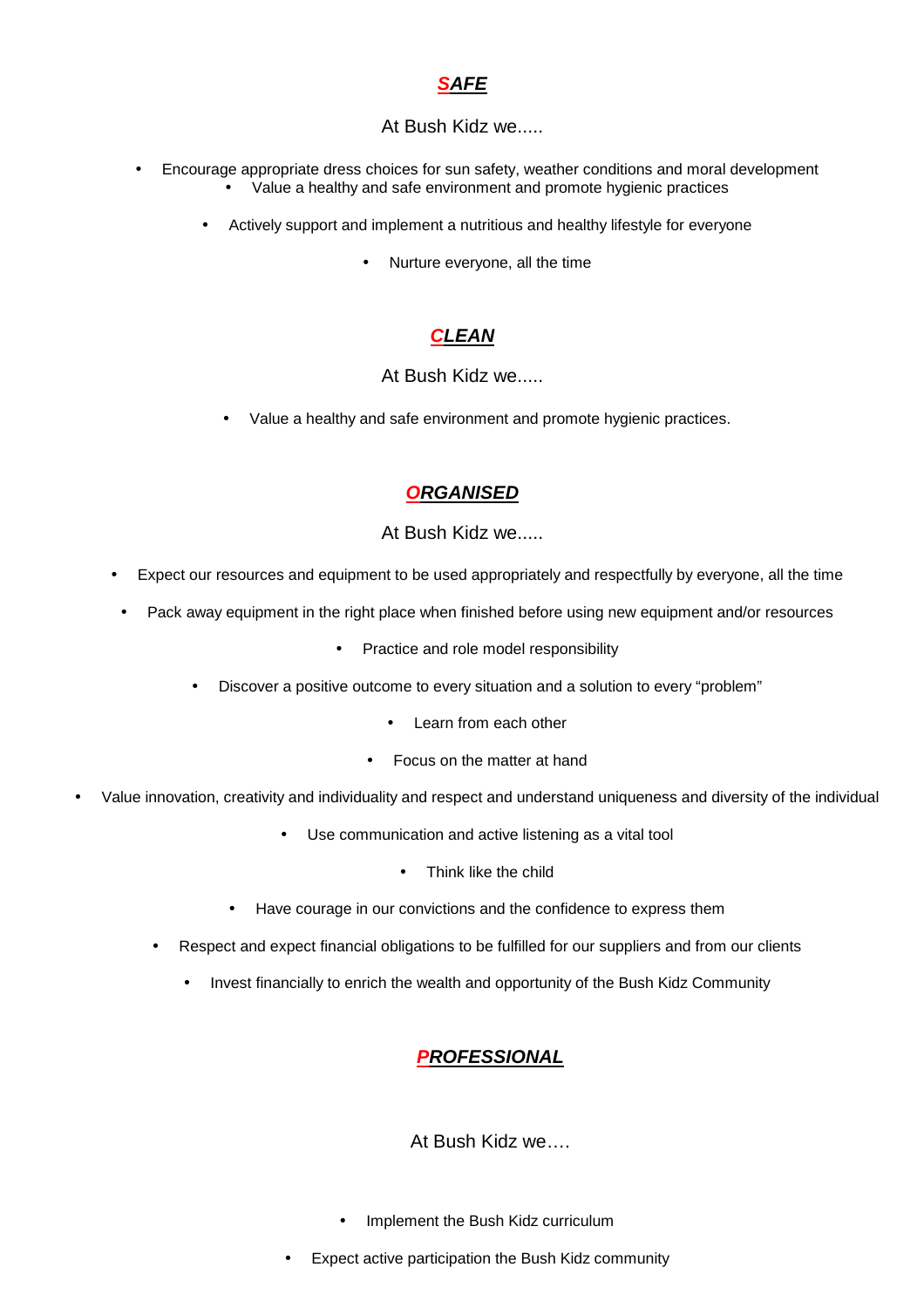- Awaken emotions and feelings through everyday experiences
- Support, care, enjoy and involve everyone as part of one team for one goal
	- Praise everyday
	- Are positive and friendly
	- Only allow and accept professionalism
		- Value and trust all relationships

# **EDUCATIONAL**

#### At Bush Kidz we….

- Want people to feel they are stepping into another world where environment is respected and sustainability is a must
	- Know that everything happens for a reason
	- Are a community that believes in ourselves
	- Guide children to make positive behavior choices
		- Offer hope and guidance for the future
	- Believe mistakes are a means to continuous improvement

#### DECONSTRUCTION AND EXPLANATION OF CODE OF CONDUCT STATEMENTS

## **SAFE**

| CODE OF CONDUCT<br><b>STATEMENT</b>                                                                    | What do we mean by this                                                                                                                                                                                                                                                    | Accreditation<br>Principles this<br>relates to | Centre Policies this<br>relates to |
|--------------------------------------------------------------------------------------------------------|----------------------------------------------------------------------------------------------------------------------------------------------------------------------------------------------------------------------------------------------------------------------------|------------------------------------------------|------------------------------------|
| Encourage appropriate dress<br>choices for sun safety, weather<br>conditions and moral<br>development. | For children $-$<br>$\bullet$<br>sunsafe clothes that<br>are appropriate for<br>any weather<br>conditions.<br>Encourage parents<br>$\bullet$<br>and guardians to<br>wear clothing that is<br>not suggestive and<br>appropriate for<br>children whilst on<br>centre grounds | 5.1<br>5.5                                     | Section 4, 5, 6, 10                |
| Value a healthy and safe<br>environment and promote<br>hygienic practices.                             | From our healthy<br>$\bullet$<br>menu to our<br>equipment, rooms,<br>cleaning<br>procedures, food<br>handling procedures<br>and programming<br>Cleaning<br>$\bullet$<br>procedures are<br>appropriately                                                                    | 5.1<br>5.2<br>5.3<br>5.4<br>5.5<br>6.4         | Section 4, 5, 6, 10                |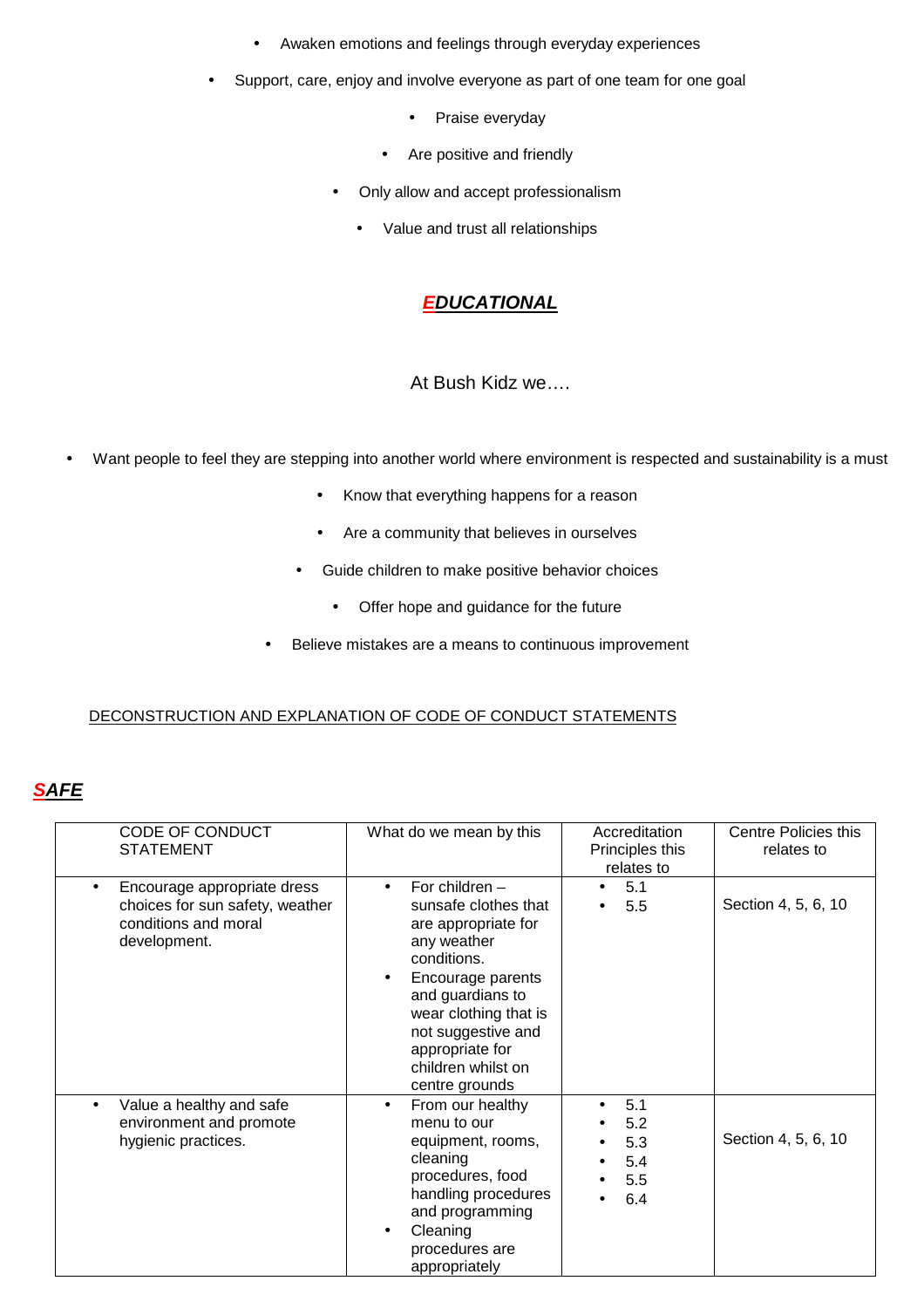|                                                                                                    | undertaken                                                                                                                                                      |                                                             |                  |
|----------------------------------------------------------------------------------------------------|-----------------------------------------------------------------------------------------------------------------------------------------------------------------|-------------------------------------------------------------|------------------|
| Actively support and implement<br>$\bullet$<br>a nutritious and healthy lifestyle<br>for everyone. | Incorporating large<br>$\bullet$<br>motor outdoor<br>activities<br>Promoting healthy<br>٠<br>eating<br>Encouraging healthy<br>$\bullet$<br>lifestyles for staff | 6.1<br>6.2<br>6.3<br>6.4<br>6.5<br>6.6                      | Policy 4.9, 4.10 |
| Nurture                                                                                            | Kindness and<br>positive guidance<br>when dealing with<br>everyone.                                                                                             | 1.1<br>1.2<br>1.3<br>1.4<br>1.5<br>1.6<br>2.2<br>4.2<br>7.4 | 3.13             |

# **CLEAN**

# **ORGANISED**

| Expect our resources and<br>equipment to be used<br>appropriately and respectfully<br>by everyone, all the time | Teaching children to<br>$\bullet$<br>use resources<br>appropriately and<br>role-modelling same.<br>Ensuring broken<br>equipment or<br>resources are<br>removed<br>immediately. | 1.2<br>$\bullet$<br>1.6<br>$\bullet$<br>3.3<br>$\bullet$<br>4.1<br>$\bullet$<br>5.1<br>$\bullet$<br>5.2<br>$\bullet$<br>5.4<br>$\bullet$ | 10.3 |
|-----------------------------------------------------------------------------------------------------------------|--------------------------------------------------------------------------------------------------------------------------------------------------------------------------------|------------------------------------------------------------------------------------------------------------------------------------------|------|
| Pack away equipment in the<br>right place when finished<br>before using new equipment<br>and/or resources       | Teaching children to<br>$\bullet$<br>pack away<br>Staff to put things<br>$\bullet$<br>back where they                                                                          | $\bullet$ 1.2<br>1.6<br>5.3<br>$\bullet$                                                                                                 | 10.3 |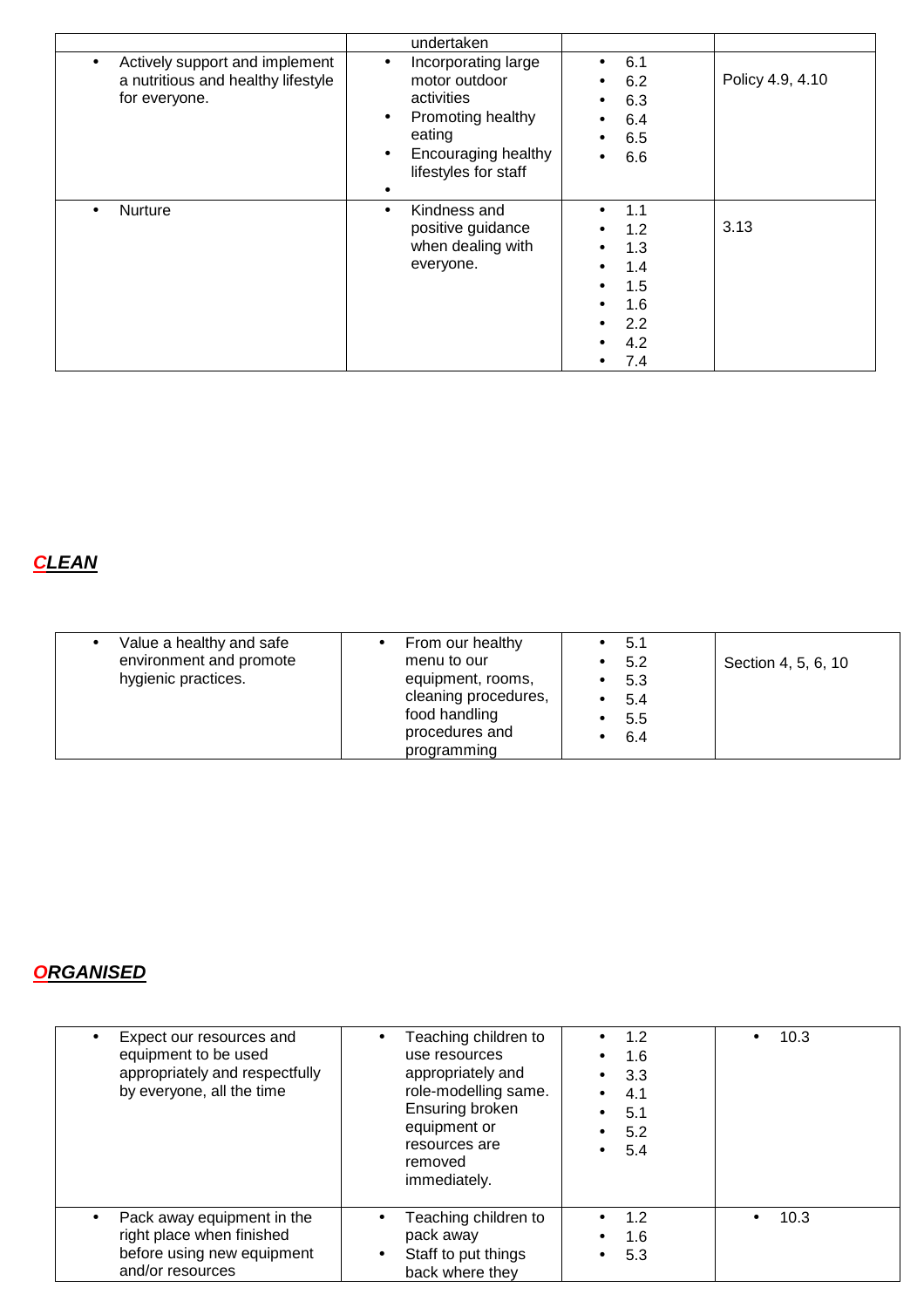|                                                                                                                               | found them<br>Reminding each<br>$\bullet$<br>other to do the above                                                                                                                                            |                                                                   |             |
|-------------------------------------------------------------------------------------------------------------------------------|---------------------------------------------------------------------------------------------------------------------------------------------------------------------------------------------------------------|-------------------------------------------------------------------|-------------|
|                                                                                                                               | every day<br>Reporting broken<br>equipment                                                                                                                                                                    |                                                                   |             |
| Practice and role model<br>responsibility                                                                                     | Showing children<br>$\bullet$<br>how to care for their<br>environment<br>Teaching and<br>demonstrating to<br>new staff what is<br>expected of them                                                            | 1.2<br>$\bullet$<br>1.3<br>1.6<br>4.1<br>6.3                      | 13.1        |
| Discover a positive outcome to<br>$\bullet$<br>every situation and a solution<br>to every "problem"                           | Sitting down and<br>$\bullet$<br>communicating any<br>issues with each<br>other, parents,<br>children and<br>discussing possible<br>solutions<br>Implementing action<br>plans                                 | 1.1<br>$\bullet$<br>1.3<br>1.6<br>2.1<br>2.2<br>2.3<br>4.3        | 8.2<br>13.8 |
| Learn from each other                                                                                                         | Asking questions<br>$\bullet$<br>and encouraging<br>ways to research<br>answers<br>Sharing ideas and<br>resources<br><b>Training staff</b><br>$\bullet$<br>appropriately<br>Keeping up with<br>study required | 1.6<br>$\bullet$<br>2.2<br>2.1                                    |             |
| Focus on the matter at hand                                                                                                   | Finish one task to a<br>$\bullet$<br>high standard before<br>moving on to another<br>Be there when<br>listening to someone<br>Follow up<br>Attending staff<br>meetings                                        | 1.6                                                               |             |
| Value innovation, creativity<br>and individuality and respect<br>and understand uniqueness<br>and diversity of the individual | Recognise<br>$\bullet$<br>everyone's efforts<br>and encourage these                                                                                                                                           | 1.4<br>$\bullet$<br>1.5<br>1.6<br>7.4<br>$\bullet$                |             |
| Use communication and active<br>listening as a vital tool                                                                     | Documenting issues<br>$\bullet$<br>and discussing them<br>proactively<br>Avoiding gossip and<br>hearsay                                                                                                       | 1.1<br>$\bullet$<br>1.3<br>1.6<br>2.1                             |             |
| Think like the child                                                                                                          | Get down and play!<br>$\bullet$<br>Imagine how you<br>would feel.                                                                                                                                             | 1.1<br>$\bullet$<br>4.1<br>4.2<br>4.3<br>4.4<br>4.5<br>4.6<br>6.5 |             |
| Have courage in our<br>convictions and the confidence<br>to express them                                                      | Stick to our policies<br>$\bullet$<br>and procedures and<br>ensure you follow<br>them up with all<br>stakeholders<br>$\bullet$                                                                                | $7.1 - 7.4$                                                       |             |
| Respect and expect financial<br>obligations to be fulfilled for<br>our suppliers and from our<br>clients                      | Following up on<br>$\bullet$<br>financial policies<br>within the centre and<br>explaining them                                                                                                                | 7.1                                                               | $2.1 - 2.3$ |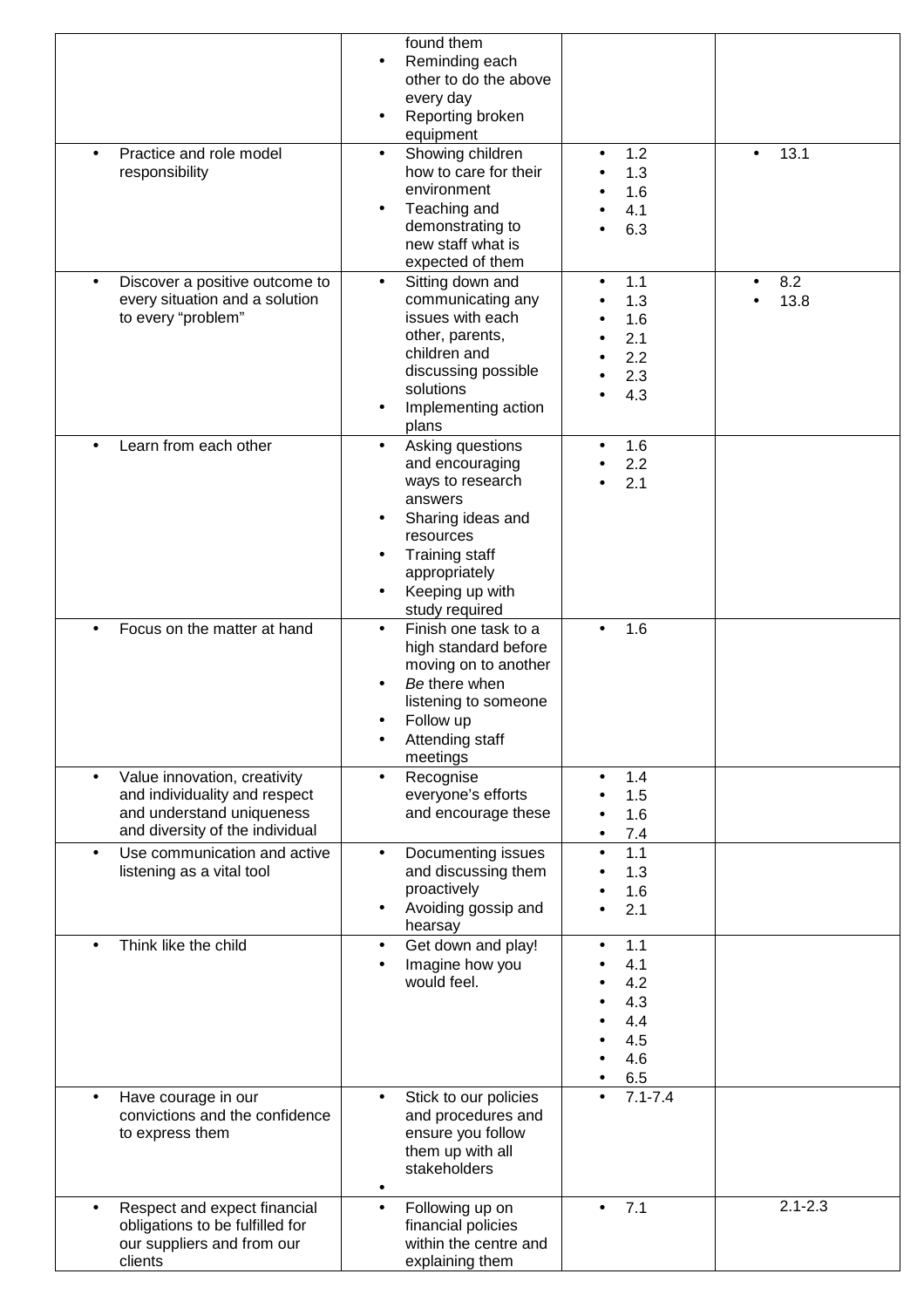|                                                                                                 | clearly to parents<br>prior to enrolment                                                                             |     |  |
|-------------------------------------------------------------------------------------------------|----------------------------------------------------------------------------------------------------------------------|-----|--|
| Invest financially to enrich the<br>wealth and opportunity of the<br><b>Bush Kidz Community</b> | Using the budgets<br>we have consistently<br>and regularly to<br>ensure the centre is<br>resourced<br>appropriately. | 7.2 |  |

# **PROFESSIONAL**

| Implement the Bush Kidz<br>$\bullet$<br>curriculum                                            | Following the<br>$\bullet$<br>centres program<br>and planning<br>policies and<br>procedures                                                           | $3.1 - 3.3$<br>$4.1 - 4.6$           | Section 3 |
|-----------------------------------------------------------------------------------------------|-------------------------------------------------------------------------------------------------------------------------------------------------------|--------------------------------------|-----------|
| Expect active participation<br>$\bullet$<br>from and in the Bush Kidz<br>community            | Everyone pitches in<br>$\bullet$<br>to help out where<br>possible and not<br>lets others put their<br>hand up first<br>Undertaking your<br>job desrip | 2.2<br>1.6                           | Section 8 |
| Awaken emotions and feelings<br>$\bullet$<br>through everyday experiences                     | Sometimes<br>$\bullet$<br>confronting but<br>honest<br>communication is<br>encouraged                                                                 | 1.6<br>2.1<br>$7.1 - 7.3$            |           |
| Support, care, enjoy and<br>$\bullet$<br>involve everyone as part of<br>one team for one goal | Helping each other<br>$\bullet$<br>out where we can<br>and working<br>together for the<br>children                                                    | 1.6<br>2.2                           |           |
| Praise everyday                                                                               | To each other, to<br>our selves to those<br>who work for and<br>work with and<br>especially to<br>children.                                           | 1.6<br>1.1                           |           |
| Are positive and friendly<br>$\bullet$                                                        | All the time to<br>$\bullet$<br>everyone                                                                                                              | 1.1<br>$\bullet$<br>1.6<br>$\bullet$ |           |
| Only allow and accept<br>$\bullet$<br>professionalism                                         | Asking each other<br>$\bullet$<br>whether they are<br>performing to a<br><b>World Class</b><br>standard                                               |                                      |           |
| Value and trust all<br>$\bullet$<br>relationships                                             | Respecting each<br>$\bullet$<br>other and the part<br>we all play in our<br>day to day journey<br>and not letting each<br>other down.                 | $1.1 - 1.6$<br>$2.1 - 2.3$           |           |